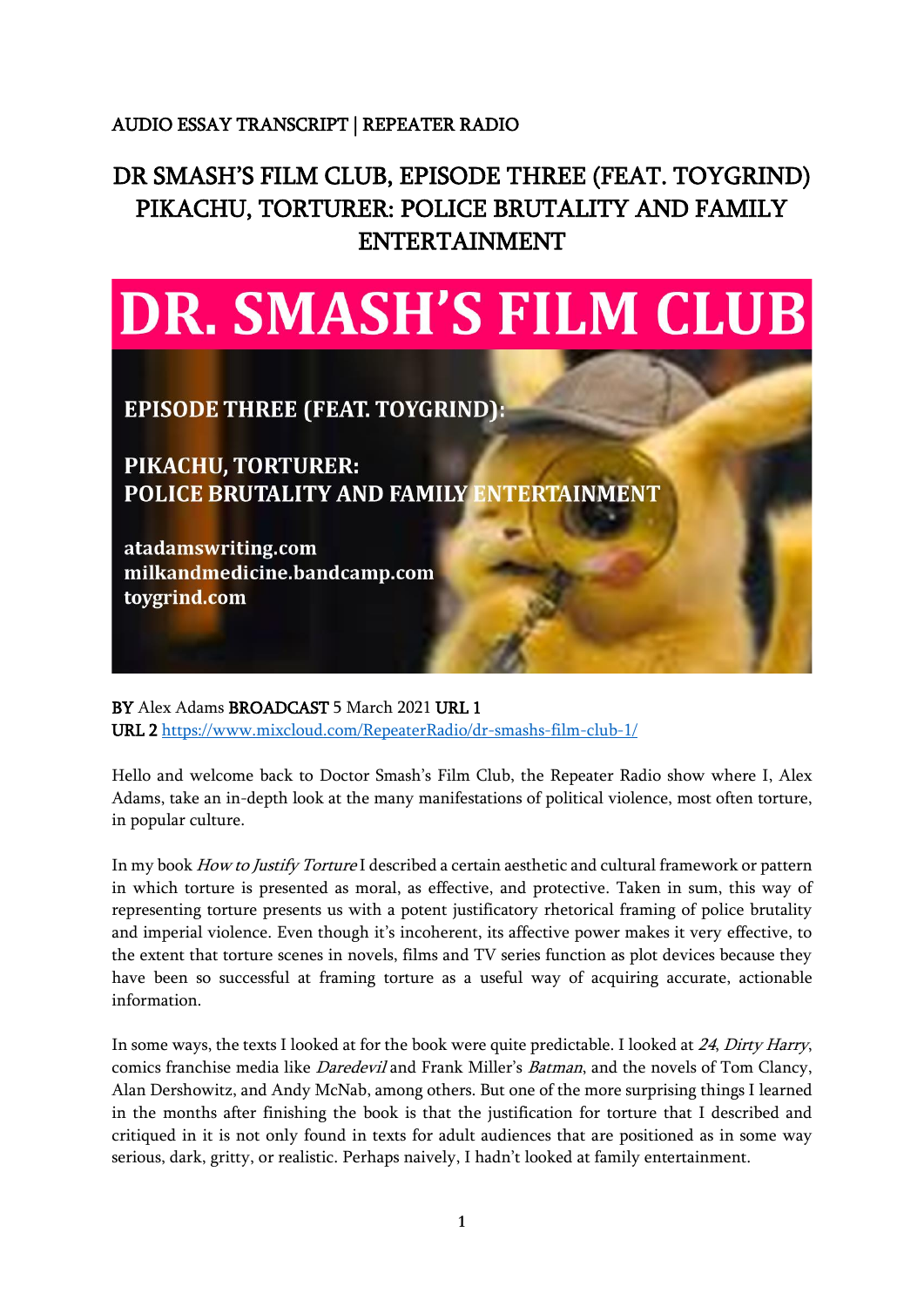The films I'm going to survey today fall into the category of family entertainment – even children's entertainment – and they show that the aesthetic and political coordinates that articulate justifications for and make dark jokes about torture, are found throughout a much broader range of storytelling than may at first be expected.

The films I'm going to look at also complicate the theoretical framework that I've used in this show so far. In episode one, I looked at Eli Roth's series of torture movies Hostel (2005-2011) and examined the debate about whether or not it is critical or celebratory of torture. Of course, films aren't as simple as that. Cultural productions are often political in a range of complex, shifting, and unintentional ways, and a reading of their socioeconomic and political contexts can reveal a range of unexpected meanings and effects that are not reducible to whether or not something is 'for' or 'against' torture. When put into dialogue with the representations I discuss today, it's easier to understand the so-called 'torture porn' horror films as part of many interacting cultural currents, including slapstick and gross out comedy.

So, without any further prevarication, I'd like to begin today with a look at a scene in Disney's 2016 family animation Zootopia, which was released in the UK market under the alternative title Zootropolis.

> It's Weasleton. Duke Weasleton. And I ain't talkin', rabbit. And ain't nothin' you can do to make me. Ice 'im.

[screams] You dirty rat. Why you helpin' her? She's a cop!

Ice this weasel.

All right, all right, please, I'll talk, I'll talk!



The question addressed by the plot of this film is simple: how can a small country rabbit learn to make her way as a big city cop? The answer, of course, is by embracing police brutality in collusion with the mafia. In the clip we've just heard, that I've shortened a little for convenience, a young bunny who is training to become a member of the Zootropolis PD realizes that she has to get her hands dirty if she wants to get the job done. She grabs her weasel informant off the street, and takes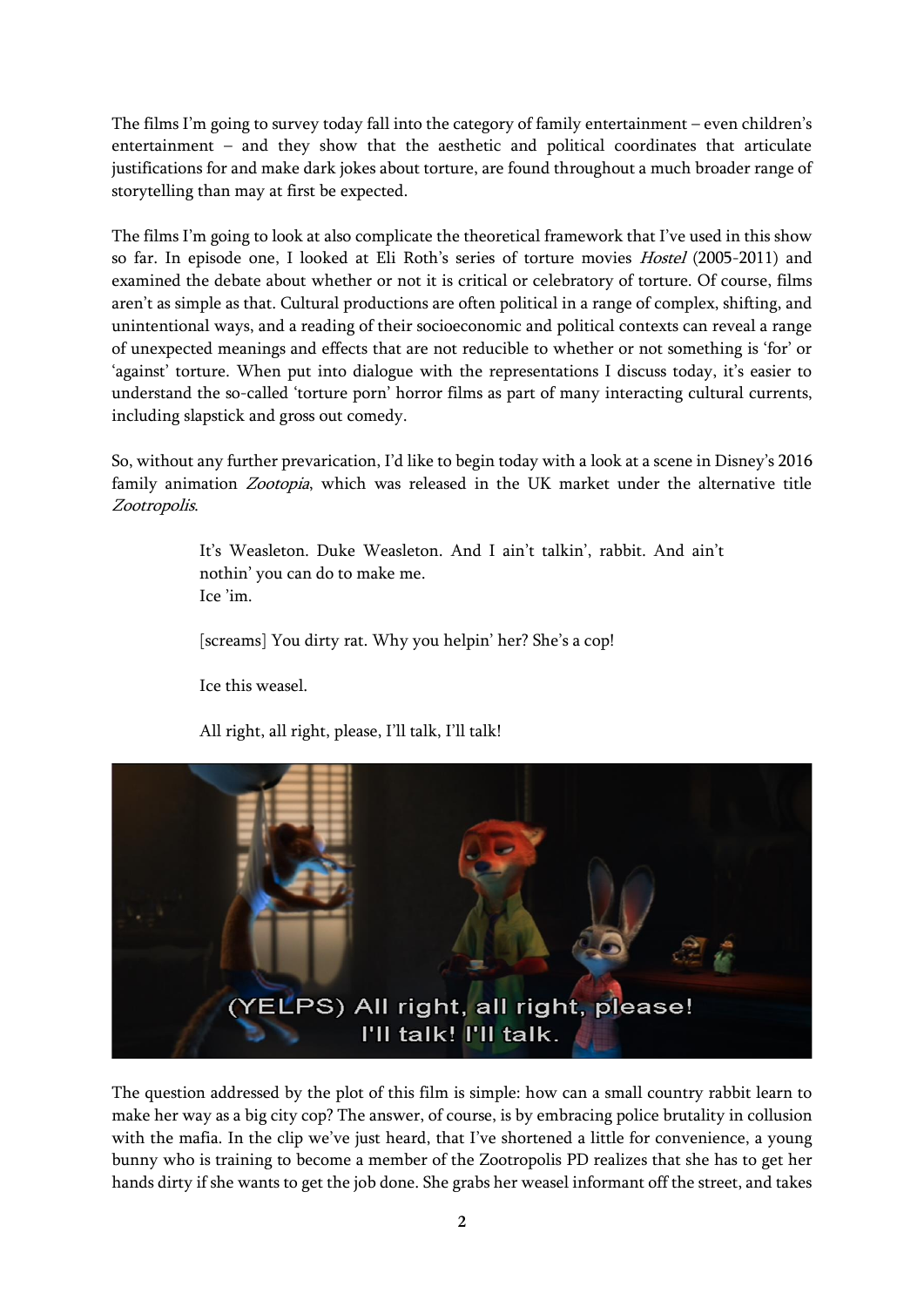him to the house of her mafioso friend, whose polar bear henchmen hold him over a pit of ice, threatening to freeze him to death if he doesn't talk.

In a 2020 article called ["Wait, There's Torture in](https://doi.org/10.1017/S1537592719005012) Zootopia?", political scientists Erin M Kearns and Casey Delahanty write the following.

> In an animated film, this scene may seem like an innocuous plot device to move the story forward. Yet it also serves two other functions: it suggests that torture is an effective method of extracting information and it normalizes this violence for a young audience in a way that may prepare them for darker depictions of torture—often involving humans—as their media consumption evolves toward more adult-geared content.<sup>1</sup>

This is true enough, but I think it stops a little short. It is true that torture interrogations are routinely shown as effective, and that this myth of effective torture makes it is possible to use torture scenes as plot devices. Likewise, the inverse is true – that is, the use of torture scenes as plot devices reinforces the myth of directly effective torture. But there is something more interesting about the role of humour, play, and socialization into carceral ideology that needs exploring here.

Before I unpack this much further, though, I want to play you another clip, this time from the 2019 Pokemon animation *Detective Pikachu*. Pikachu is played by Ryan Reynolds, also notable for his performance as Marvel's *Deadpool*, an ex-marine who uses extreme violence and sassy humour to fight crime. Pikachu and his human accomplice capture a Pokemon called Mr Mime, whose defining characteristic is that he believes things are really happening if and when they are mimed. If you mime throwing a ball, he will catch it, and if you mime a cage around him, he'll believe he is a captive. Likewise, if you mime covering him in petrol and lighting a match, he will believe you're about to burn him to death.

> Listen up. We got ways to make you talk. Or mime. Gas! You're pouring gasoline! Oh, that went dark fast. I like this, I like this very much. That's right, Mr Mime. [laughs] You're about be Mr Melt unless you start talkin'.

So what you have here in this scene is perhaps even more gnarly than *Zootropolis*. In order to extort some information from Mr Mime, Pikachu and his pal commit a mock execution and the film plays it for laughs.

What these scenes show is that a torture scene is not necessarily a horrifying tableaux featuring chainsaws, traps, cannibals, screaming, and bloody, explicit violence. At its most basic, an interrogational torture scene is one in which physical or psychological pressure is exerted on someone in order to get specific results, and of course, coercion is so thoroughly ingrained into the structure of popular storytelling that this happens so often that we frequently fail to realize that the knockabout scenes we are watching are in fact torture scenes. Here, our cartoon heroes commit torture in order to solve problems and gain information, like many other cop characters who use

<sup>1</sup> Casey Delehanty and Erin M. Kearns, "Wait, there's torture in Zootopia?": Examining the Prevalence of Torture in Popular Movies. *Perspectives on Politics* 18: 3 (2020), p. 835. https://doi.org/10.1017/S1537592719005012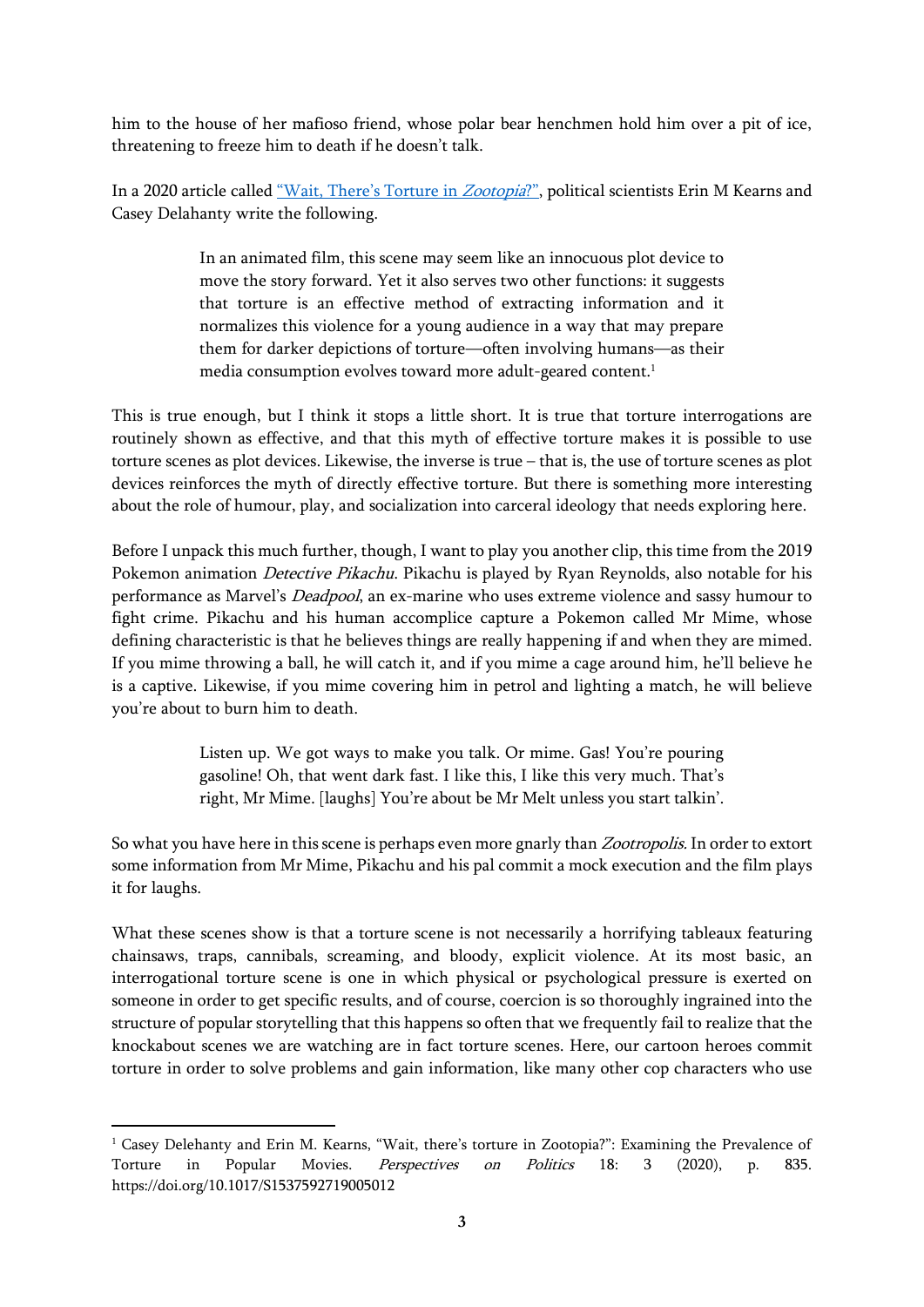violence to solve problems in popular culture more broadly. But here it is also presented in a jokey way with flamboyant creativity.

So, there are two main things I want to say about these scenes. First, children's literature and young adult fiction are understood by its scholars to have a socializing function. This isn't to reductively claim that fiction and film for younger audiences are always necessarily educational or indoctrinatory – simply that stories are often a very important aspect of the ways that we, as young people, encounter moral and political ideas about right and wrong, virtue and evil, friendship, love, adventure, personal growth, and even grief. As a consequence, they can be extraordinarily morally and ideologically influential. Consider, for instance, to take examples from the popular TV of my own youth, the environmentalism of Captain Planet or Fern Gully (1992), the militarism of GI Joe, and the explicitly educational emphasis of *Sesame Street*, all of which in different ways made their moral and political positions abundantly clear to their viewers at the same time as they were entertaining and enjoyable. Perhaps the clearest example of this is the extent to which the characters, institutions, and logics of the Harry Potter series saturate some forms of liberal discourse. They appear for some people to have fundamentally framed their understandings of the structure, meanings, and interactions of political forces, to the extent that the greatest slur they could use against President Trump was to refer to him as Voldemort.



So, whilst it's unhelpfully simplistic to say that children's fiction or family entertainment is a form of ideological priming or indoctrination, it is true that these texts can exercise a profound influence on us. After all, if literary and cultural texts aren't understood as political at least some of the time, then they sometimes aren't, in any real sense, about anything at all. That is, political meaning is very often fundamental to literary and cultural meaning.

In this context, then, the normalization of interrogational torture in kids' movies is troubling because it represents the integration of a sympathetic representation of police brutality into our ordinary, everyday regimes of family-friendly meaning.

Formally, of course, these scenes are forms of play, dynamic physical scenes that have a similar structural function to musical numbers, sex scenes, car chases, or other gymnastic and spectacular elements of cinema. Most of all, though, they are jokes, and jokes are one of the most potent and interesting forms of political communication. Vibrant, elastic, pregnant with social and political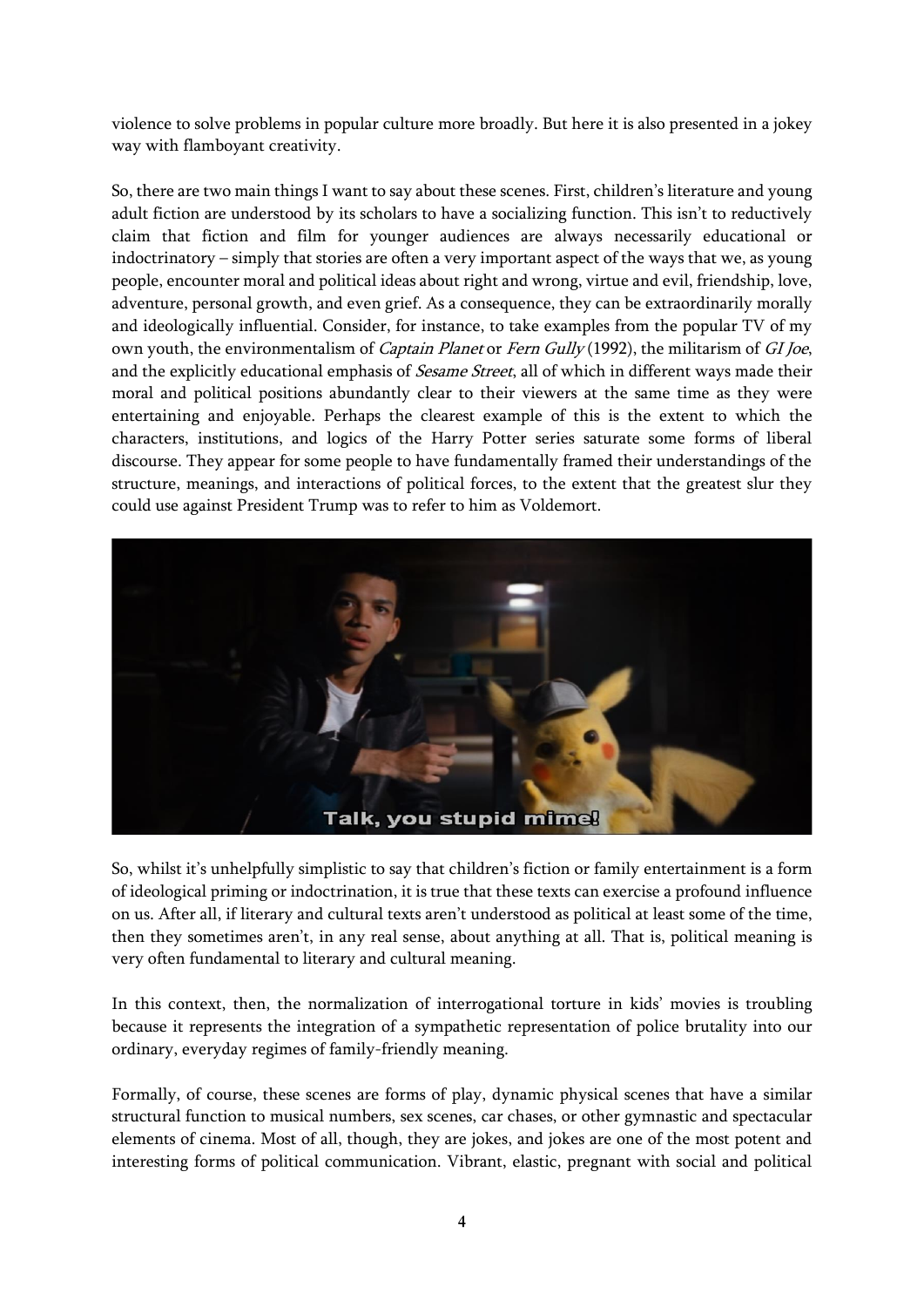meaning, humour can be as much a vessel for anti-establishment critique as it can be a tool of power, and in this instance it is used to immunize the justification of torture against critique.

Jokes make things more palatable, easier to understand. Here, the jokes function to dehumanize the victim of torture and make their mistreatment seem normal, acceptable, and a matter of entertainment. In the course of this, they make torture seem like a short-circuit to plot development and meaningful, true information. The joke is that torture works.

Presenting things as a joke also makes them harder to critique, as it forces you the critic into the position of what Sara Ahmed famously calls the killjoy. She writes about the ethical duty to be a killjoy in the context of feminism, and argues that feminism is at its most urgent and important when it is inconvenient and challenging, when its ethical demands disrupt ordinary interactions and organisational procedure. The difficulty of feminism is the responsibility it places upon us to spoil the fun, to resist the pressure to be likeable and to play along with sexist joking or to participate in the perpetuation of antifeminist structures of harm.

Something similar happens to people who critique humour, too. Don't you know that Pokemon isn't real, that Mr Mime doesn't exist, that it's just a cartoon made to sell video games? Pikachu's defenders can say that the torture scene is just a joke, and that people who object to it on ethical or political grounds are politically correct woke wimps who should be ignored, pretentious snobs who just want to ruin everybody's enjoyment of harmless humour, those who would censor our freedom of speech. That is, my critique of these jokes as discursive artefacts which can have the potential political effects of legitimizing or trivializing police brutality is spoiling the fun by taking it too seriously. But we should always remember that humour is serious, fun is serious, and the interleaving of militaristic and fascist ideas into popular entertainment is perhaps at its most pernicious when it is presented as something harmless, cuddly, and enjoyable.

> Prepare for torture! Which I do! All right, are we comfy? Doesn't matter! This… Is… Torture!

This is another example of a torture joke, this time from *Minions*, the 2015 prequel to *Despicable*  $Me(2010)$ . When the three main minions displease their master, a supervillain who has overthrown the British monarchy, she throws them in a dungeon where her husband subjects them to torture. He stretches them on the rack, hangs them, and threatens them with all manner of baroque, bloodcurdling implements. The joke is that the teflonesque minions are amusingly impervious to the violence, that nothing hurts them, and that the minions and their torturer end up snapping polaroid selfies together. This scene is one of the movie's many scenes of slapstick play, but it is also a profoundly knotty representation of torture, at once depoliticizing and swollen with critical potential.

First of all, this section of Minions is set in late 1960s London, and it articulates a picture-postcard vision of fun, cool, swinging Britain, complete with a laddishly relatable Queen Elizabeth. Ironically enough, this was a time at which Britain was actively prosecuting colonial wars, the practicalities of which often included internment and punitive torture. As Ian Cobain writes at the conclusion of his book *Cruel Britannia* (2012), torture is "as British as suet pudding and red pillarboxes".<sup>2</sup> And this scene in *Minions*, which locates a torture dungeon inside the basement of

<sup>&</sup>lt;sup>2</sup> Ian Cobain, *Cruel Britannia: A Secret History of Torture* (London: Portobello, 2012), p. 309.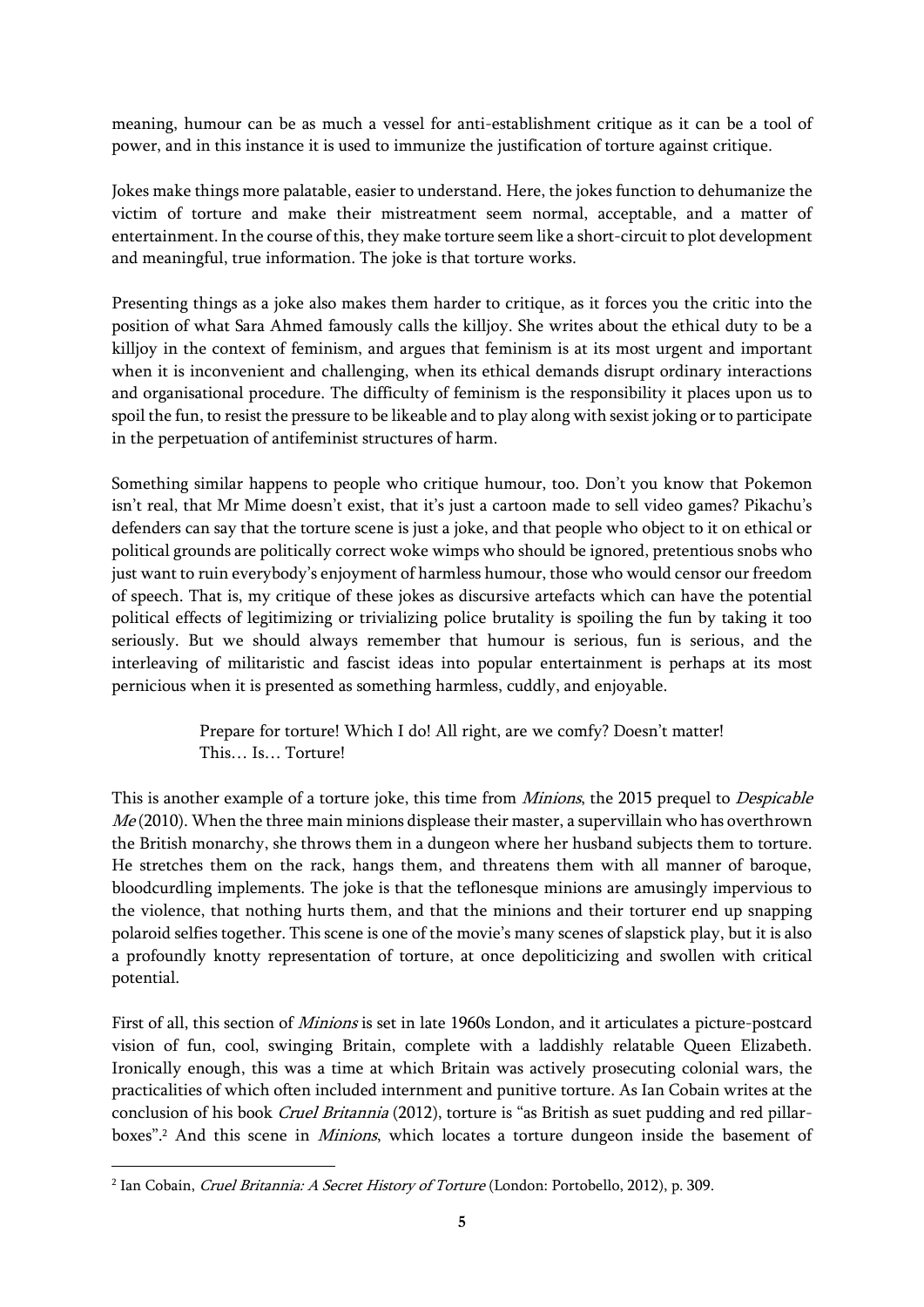Buckingham Palace, can indeed be read as an oblique acknowledgment that torture is the hidden secret at the heart of power. Perhaps *Minions*, with its jokey scene in which no information is gained but a great deal of fun is had, articulates the insight that extreme bodily force is the guarantor of political authority, and that the torture machinery of Empire, though out of sight, springs into use at a moment's notice. Perhaps.



Perhaps, though, the most interesting aspect of the brief torture scene in Minions is that it provides a garish, medieval vision of what torture looks like and what it requires. Torture is often considered to be a matter of terrifying contraptions and complex apparatus, of chainsaws and gears and hot iron pokers, when in fact much of the torture that takes place in the world is low-tech and simple. Indeed, the notorious five techniques that were devised by the British for use against IRA prisoners were expressly designed to inflict maximum pain and distress without using any ghastly technology or leaving any lasting marks. Torture by contemporary democratic states, including the CIA's post-9/11 torture regime of non-scarring torture, known as clean, deniable torture and euphemized as enhanced interrogation techniques, most often involves sensory deprivation, starvation, and sleep deprivation, that is, forms of duress which leave no lasting external marks. And yet in the contemporary popular imagination, torture remains pyrotechnically medieval. This contributes to the misunderstanding that torture needs to be bombastic and elaborate, and that if it doesn't involve hideous cast-iron devices it somehow isn't torture.

So, this little scene actually carries a great deal of weight and articulates a great many myths and ideas about torture.

Before I talk to my guest this week, I want to acknowledge that it is not only heroes who torture, and that torture in family entertainment is not simply a matter of depoliticizing jokes and justification. In 2014's *Paddington* the torturer is a villain.

> Let me tell you about my code. When somebody doesn't give me what I want, I remove their body parts. I start with the nasal hair – ow! – and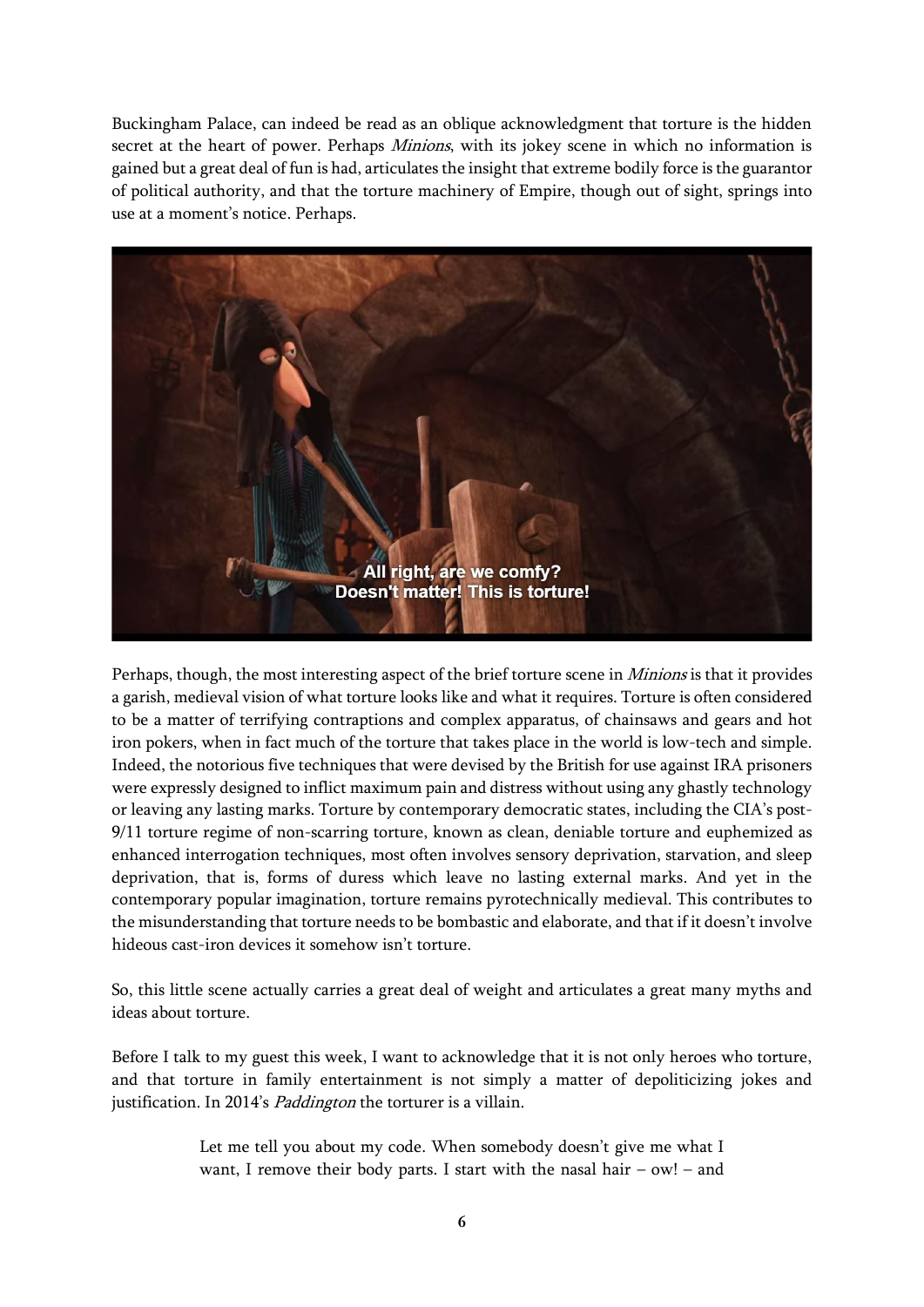then I move onto something juicy. That's my code, and I always stick to it. Do you always stick to yours?

[whimpering] It's not even really a code.

No?

It's more a set of guidelines than a binding ethos.

Then tell me. Where did you take the bear?

Windsor Gardens.

Thank you.

Here, the villain of the piece, a taxidermist played by Nicole Kidman who wants to kill the blameless, cuddly Paddington, tortures a cabbie played by Matt Lucas for information about the whereabouts of everybody's favourite marmalade-scoffing bear. It is true here that her resort to physical extortion is an index of her evil, and forms an important part of her characterisation as the villain of the movie. For torture is often used to demonstrate the sinister credentials of bad guys in films. So we don't see torture celebrated here. But it is still shown as effective. Even in the gesture that condemns torture as grotesque, scary, and evil, the film rearticulates the dangerous myth that torture is swiftly effective.



Paddington also provides a sanitized liberal vision of Britain, this time set in the 2010s. Paddington, an unrefined but very sincere and charming refugee from Peru whose imagination is filled with beautiful images of London as the centre of the world, is accepted into the bosom of a nice affluent white bourgeois family called the Browns. Ironically enough, this wholesome tale about the generous British embrace of the needy was released the same year that then-Home Secretary Theresa May introduced the 2014 Immigration Act, which formally codified into British law the [Hostile Environment](https://www.freemovement.org.uk/briefing-what-is-the-hostile-environment-where-does-it-come-from-who-does-it-affect/) policy that the Conservative-Liberal Democrat Coalition had been enacting since 2012 at least. Once again, we see that Britain's romanticized self-image is at odds with its actual lived existence. If Paddington actually smuggled himself into Britain aboard a boat, he'd quite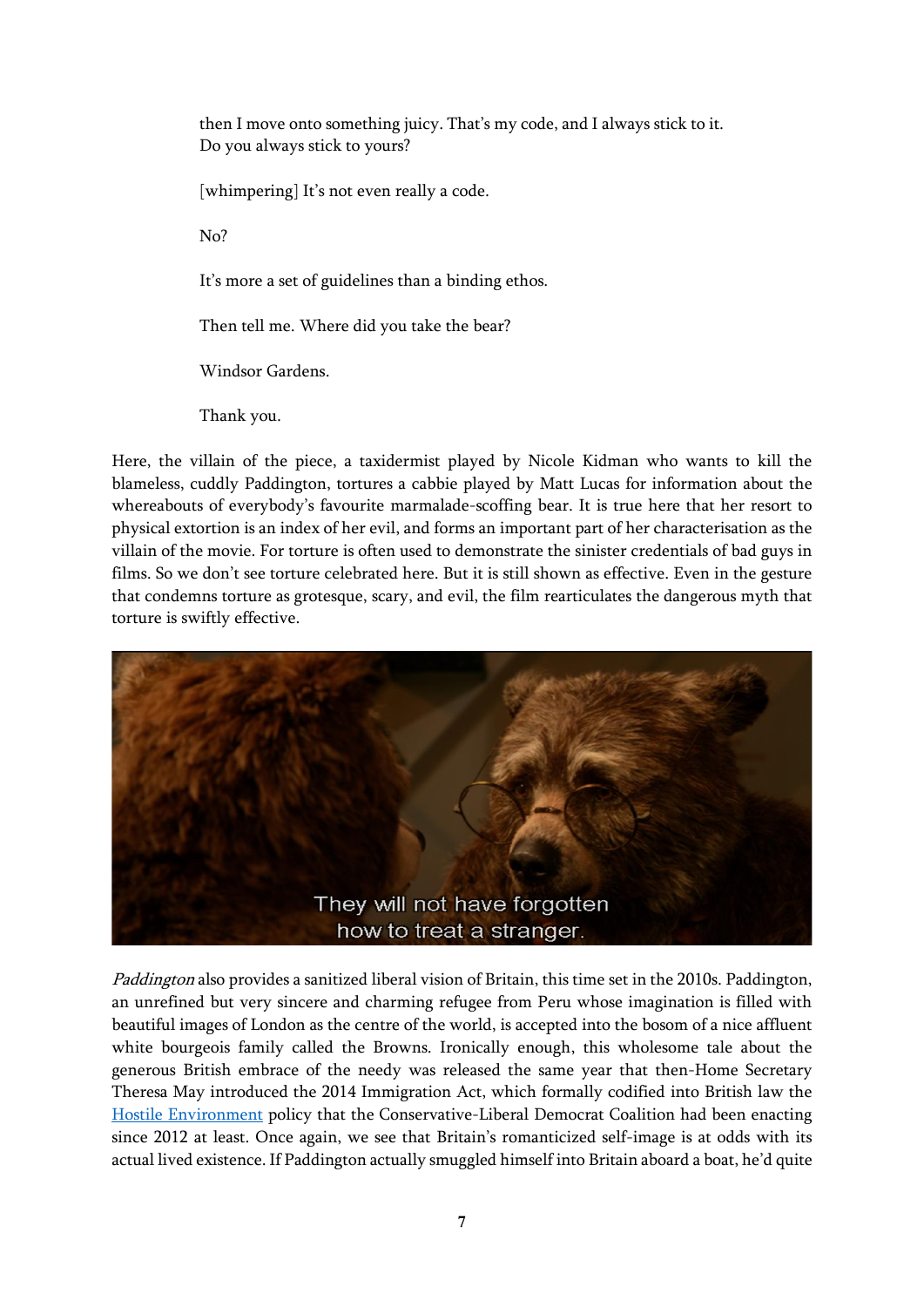swiftly find himself in an immigration detention centre waiting to be forced onto a deportation flight in the middle of the night.

So the final part of this episode is a conversation with my guest, [Thew Adams](https://tvtropes.org/pmwiki/pmwiki.php/WebVideo/ThewsAwesomeTransformersReviews). He's my brother and he is a professional YouTuber, and we sat down to talk about the Transformers franchise. This franchise is interesting for me, because fundamentally it is a story about an endless conflict. The franchise's two warring factions, the heroic Autobots and the evil Decepticons, have been at war for thousands of years, and as the franchise has developed the nature of this war has developed too, from a conflict over access to the fuel resource Energon into a conflict over the meaning of freedom itself. Its allegorical potential, then, is considerable, and a huge variety of incarnations of the Transformers story have addressed its themes from a range of perspectives. In our conversation, we spoke about the development of the Transformers story over the last forty years, and spoke about the ways that different artists and filmmakers have engaged with its themes of conflict, power, and authority.

AA: So this is my brother Thew. For those of you who don't know, Thew is a Transformers fan content creator with a YouTube channel called Thew's Awesome Transformers Reviews where he reviews toys and gives opinions on Transformers lore, media, and collector culture more generally. Is that a fair summary of what you do, Thew?

Thew: I would say pretty much that's what I do. Er, I'm your brother and I'm out of my depth on this podcast.

AA: Love it. Before we get into the questions, it says here, er, can you give me a concise definition or summary of Transformers for those people who don't follow it? I mean, most people will probably know that there's, like, transforming robots and cars and planes and dinosaurs and stuff, but what's the universe of Transformers?

T: Essentially, Transformers is a property that's been around since the early eighties. I think the broader impression of Transformers is that it's a thing that was around in the eighties, then disappeared, and came back sort of in the late 2000s with the Michael Bay films, but actually it's always kind of been around in one form or another, whether it was the original series or the followup Beast Wars – Latter-day there's been different iterations of it in the comics media and there've been sort of reboots that have always managed to incorporate its core elements while keeping it fresh and bringing in sort of a new audience.

AA: Yeah.

T: But the themes have always been very similar, it's always been a very sort of clean cut good versus evil narrative. The original conceit of it is cooked up in order to sell toys, with the Autobots fighting for freedom and all that's good and just throughout the universe, but the Decepticons are their sort of counterpoint who just want to take everything over, steal all the resources, and rule with an iron fist. But in more recent years the lines have sort of blurred, they've been exploring themes of civil unrest and inequality. But they haven't shied away from exploring why these factions sort of came into being, and they've taken a more socially aware tack that perhaps the Autobots were the de facto rulers, sort of the government, the police, the bourgeoisie, and the Decepticons kind of rose up against them from the worker class to claim a form of equality…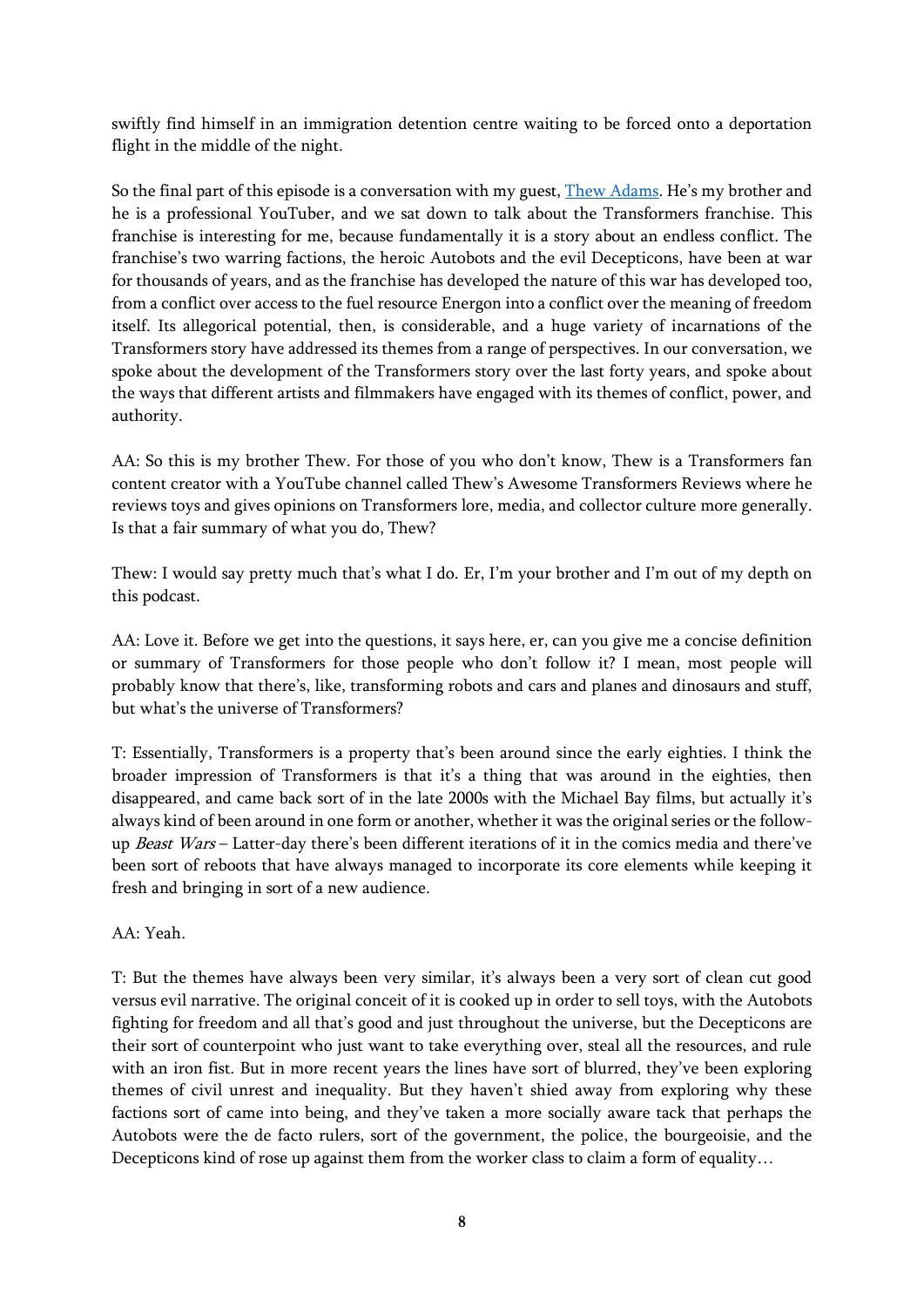## AA: Yeah.

T: …and establish a new sort of paradigm, but that – that movement often gets co-opted by thugs and becomes a tyranny in itself.

AA: So, what you're saying is that as the franchise has grown up with its viewers, it's added layers of meaning to, to that antagonism. So it's not just 'the goodies are goodies because we say they're goodies', it's like, actually we've had to establish that Optimus Prime is the leader of the resistance.

T: Well, that's exactly it, yeah, the Autobots more frequently these days end up as the sort of outnumbered and outgunned resistance faction struggling to stick with their morals and sort of retain that high ground in that sense.

AA: I'm thinking of the – I mean maybe we're jumping ahead a bit here – but I'm thinking of the Netflix *Siege* cartoon, and Megatron's not just an autocrat or whatever, he's actually the leader of a – of I guess what we would call like a populist, fascist revolution, you know, which has crushed what the old power structures were, and then Optimus Prime and his cadre of rebels are, like, trying to re-establish fairness where Megatron has taken it away as he's become like a, sort of fascist demagogue.

T: Its kind of the default version of the current Transformers setting, which is that Megatron has amassed this populist following and Optimus Prime is trying to cling to the old, good ways of sort of ensuring that everybody can thrive and not just one specific group. So that lets us root for them, even though it's never explicitly defined what happened.

AA: The revolution or whatever is left very vague.

T: Yeah, there are sort of elements that are drip-fed. Like we know that there was a big assassination of the previous leader, but we don't know what led up to that, and one of the pivotal plot points in the *Siege* story is that Optimus Prime won't sign Megatron's peace treaty. But we don't know what it says, we don't know what Megatron wants – we're to assume that it's bad, because he's the baddie, but that sort of rigid moralising from Optimus Prime sets up the Autobots as a sort of fatalistic death cult. But another interesting part is that a lot of the Autobots aren't fully on board with Optimus's plan either, and they do call him out on it and he just can't accept any other point of view. And I think that's kind of an interesting take on it. Um, shall we get into depictions of Optimus Prime over the years? [laughs]

AA: No, we can if you want. Because one of my next questions was, is it fair to say that the themes of Transformers move with the times? So, in the eighties maybe it was drawing on the idea of like resource wars, and then when you've got the Michael Bay movies, again, it's like you were saying, it's moving into that sort of more morally uncertain ground. And what Optimus Prime is sort of fighting for is 'freedom for all sentient beings'. Rather than being 'we can't let the Decepticons have all the Energon', it's more that there's like an ideological conflict there. Again that's quite sort of sloshily defined. I think this question of Optimus Prime, how he develops…

## T: Yeah.

AA: … from the kind of jovial fatherly figure in the eighties to…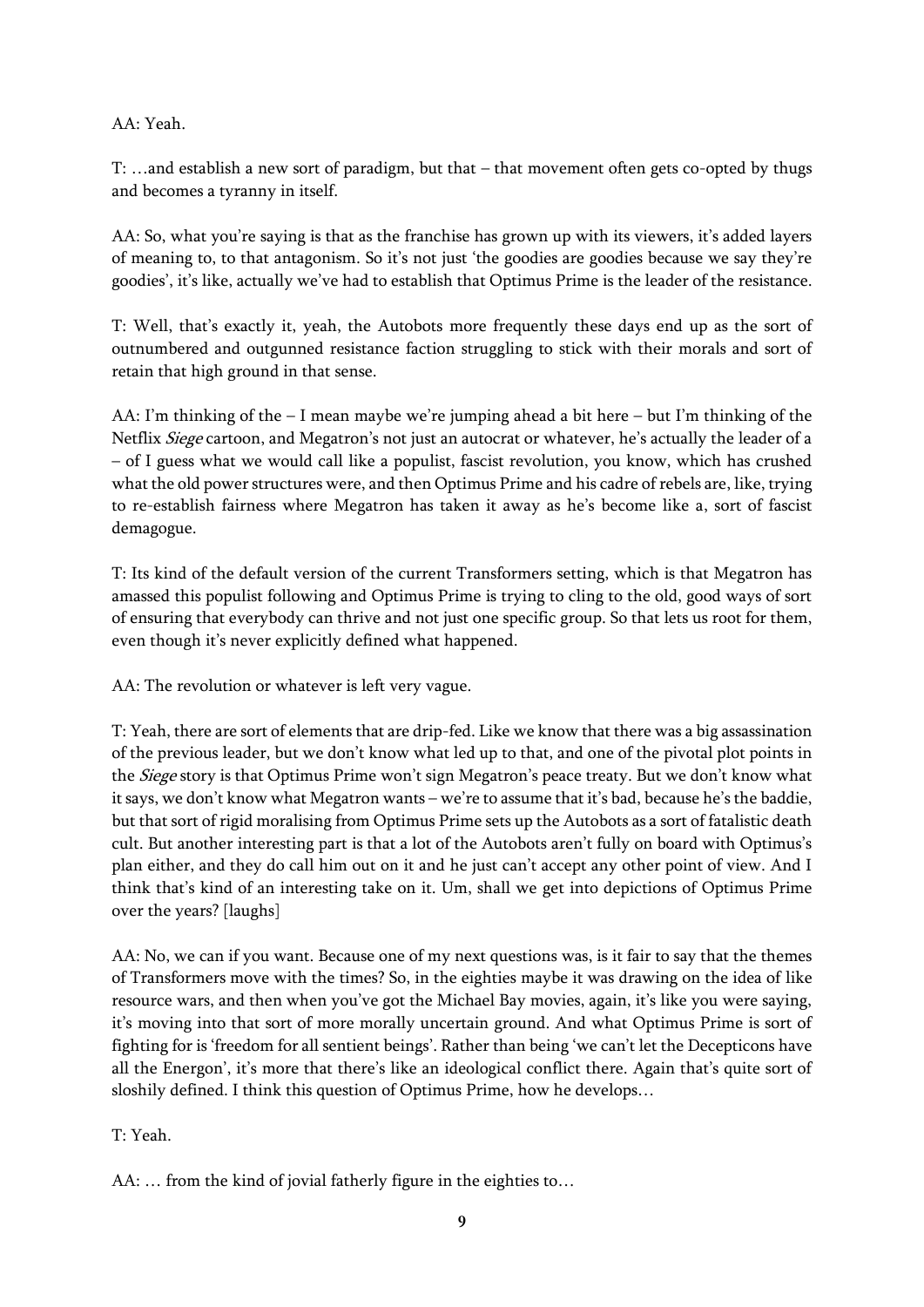T: Well that's it, it's impossible to succinctly sum that up because he is one of the only constants throughout every version of Transformers. There have been hundreds of Transformers stories and Optimus Prime is always central – almost always. In terms of sort of high-level depictions of him, the original one, like you say, was quite jovial and fatherly, he was the sort of John Wayne 'dad character', and that does come across in a lot of the character's wisdom and his leadership values. But, yeah, to come to the Michael Bay (laughs) films, a lot of that is lost…

AA: Yeah.

T: … in the sort of swaggering Hollywood nonsense that, it's quite sort of, uh, authoritarian in its tones. One of the themes throughout the Michael Bay movies is it's always very pro-America, very pro-military.

AA: Yeah, because it's not like 'pew pew pew pew', now, it's exterminate…

T: Yeah, it's 'no mercy', 'bring the fight to them', Optimus Prime is, noticeably says 'I will kill you all' quite a lot in these films.

AA: Okay, so that's quite an interesting kind of historical trajectory.

T: Yeah. But then they rebooted the whole franchise with the *Bumblebee* (2018) film, which is...

AA: That was more family friendly.

T: It was yeah, it's actually – it's actually I'd say probably the best one, it's really good fun. Because it understands what Transformers needs to be, it has the right sort of family-friendly tone, it's more of a love story between a sad girl and her space robot.

AA: Okay.

T: Oh, there's a torture scene in that film, I forgot.

AA: That's interesting, so…

T: I forgot all about that.

AA: … so is it the Decepticons…

T: They just batter him into unconsciousness. (laughs) It's – it's not very pleasant.

AA: No, it's interesting because there's… Already in the episode what I'm talking about before we get to this conversation I guess, is that there's different ways of representing torture in kids' films. And there's a bit in [*Detective*] Pikachu and a bit in Zootopia or Zootropolis where there's good guys torturing villains in order to get information and that's kind of played off as a bit of a joke but also used as a plot device. But then on the other hand in *Paddington* (laughs) um, there's a scene where the baddie does some torturing, but kind of the point is that she does still get information out of the guy, so it does work as a plot point, but the  $-$  it's kind of there to show how evil the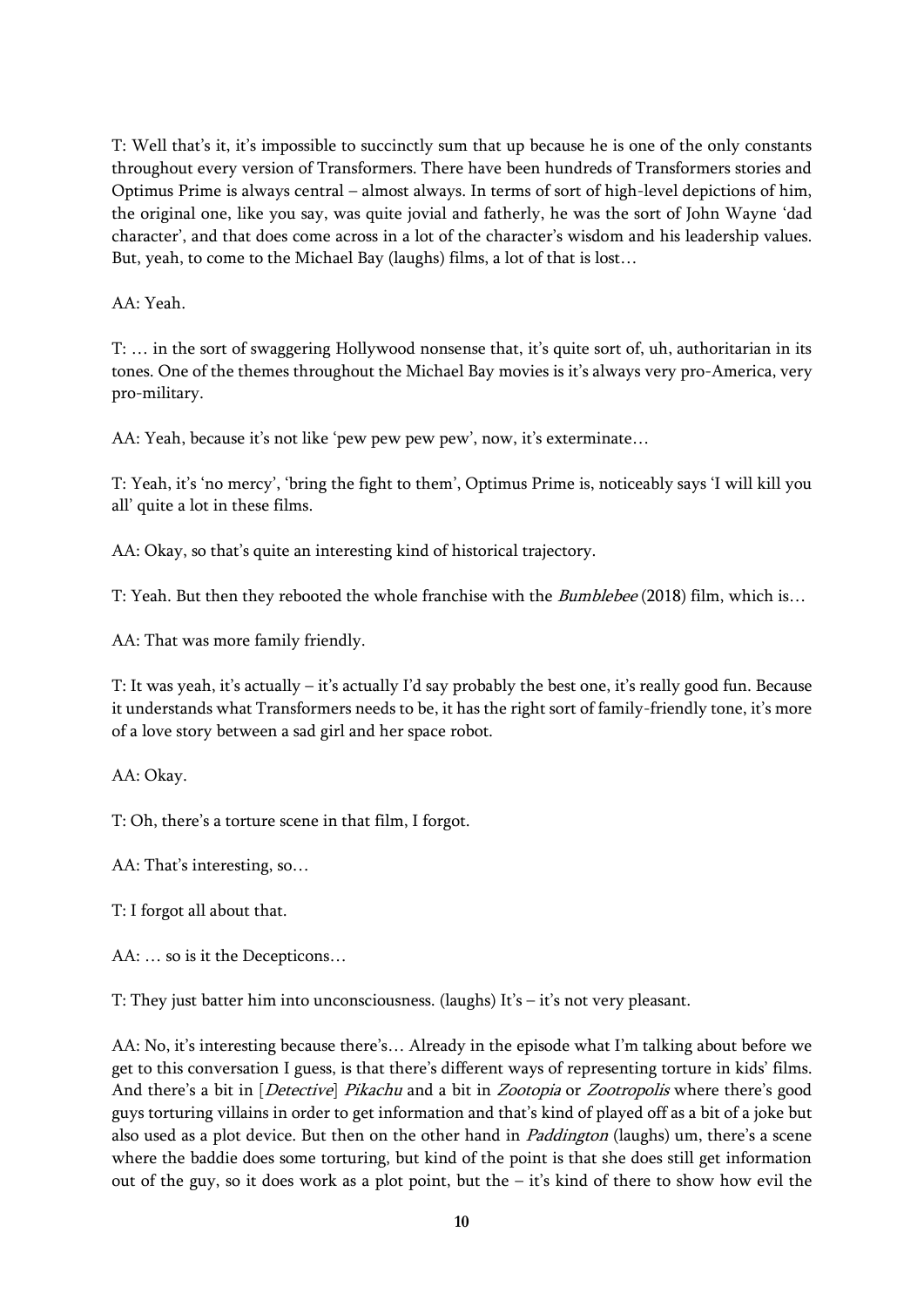baddie is. So it's interesting because essentially torture has the same effect, but dependent on who's doing it…

T: Yeah, yeah, that's interesting. The Decepticons are sort of posing as friends to the, uh, US military so that they can access their intelligence network.

AA: Okay so there's a double agent thing?

T: Yeah, they pose as being friendlies and that Bumblebee is the evil ratbag that they've got to stop. (laughs) It is, when they torture Bumblebee, it's a horrific moment, because he's smaller than them, he's pathetic, he's already injured, so it's just gratuitous and it's awful, and it's depicted as a bad thing done by bad people for bad reasons. And in the end they don't get any information anyway. So it's shown as being quite useless. So I don't know if that's… Oh my God, can we talk about Transformers 2 [Revenge of the Fallen, 2009] ? There's a moment in *Transformers 2* when Megan Fox's character is being stalked by a Decepticon who is a tiny little weaselly – he's the size of a child, this thing, it turns into a remote control car, it's very small and depicted as being quite fearful and pathetic, but it's working for the Decepticons so 'it's a baddie'. So what happens is Megan Fox captures this thing and burns its eye off with a blowtorch.

AA: Okay, so the girl is torturing a…

T: Yeah, yeah that's right. And it's played off as being a hilarious jape, because this thing is funny and it speaks like Joe Pesci, it's framed as being a funny scene but, you know, from that poor thing's point of view it's horrendous.

AA: I mean I remember [Megan Fox being very critical of Michael Bay](https://www.thecut.com/2020/06/what-happened-to-megan-fox-from-michael-bay-to-jimmy-kimmel.html) because she was saying that all he wanted her to do was, you know, wear a skimpy top and be attractive and there was nothing else that he really wanted from her.

T: Oh, basically yeah.

AA: Yeah. So kind of the point of the character in that scene is that she's cute and that she's torturing the little beastie. It's interesting how the torture scene is kind of sexualised and made into a joke at the same time. But does she also, like, get what she wants?

T: Well, yeah, I mean she's not like playing it up as a sexual, sort of, act or anything, but she does get what she needs. Because she physically overpowers this creature because it's tiny and pathetic. So she throws it in a toolbox and just takes it with her on an adventure, and when she finally lets it out, it starts humping her leg and falls in love with her.

AA: So it's almost as though at the same time as she's battered it into submission, she's kind of seduced it in a way, even though she's…

T: She didn't actively try and…

AA: It's had the effect of seducing the character.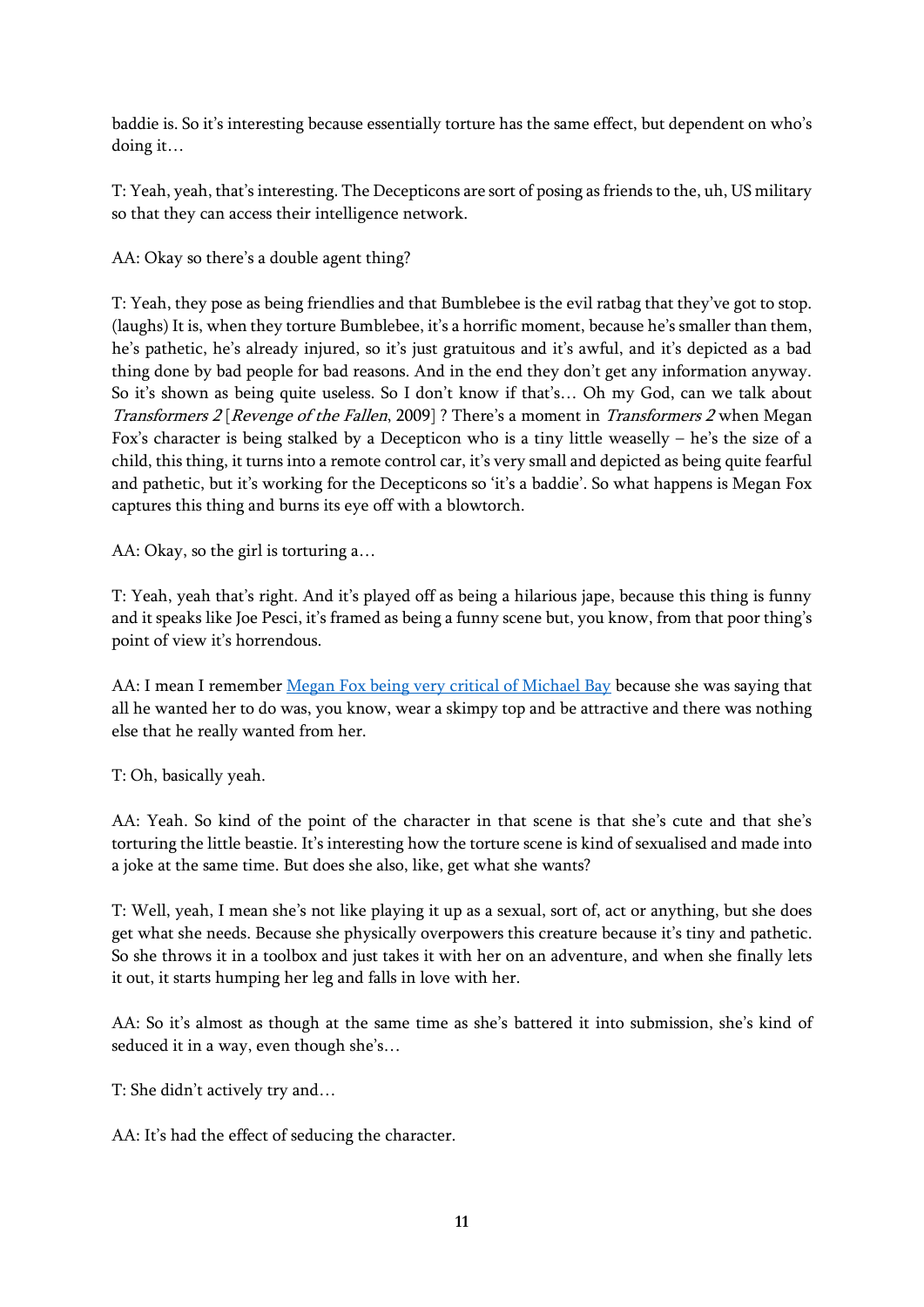T: Yeah, basically, she doesn't actively try and do that, I don't think, but that is what ends up happening, yeah.

AA: I was interested in that scene because you were saying that the Michael Bay films started out as being very much family-orientated, didn't they? I mean they got darker over the course of the series, but to begin with there was lots of, like, humour, and…

T: That's right. Well, the first one, Steven Spielberg was involved. So there are moments of, like, actual warmth and genuine wonder in that film. But the second one was a huge drop-off, it's incredibly vulgar and stupid. When our hero characters are introduced, there's the initial action scene with some Transformers blowing some stuff up and whatever, but then when we cut to the family characters, the mum and dad and Sam, who's the de facto protagonist, when they're introduced the very first thing you see is two dogs humping. That's the establishing shot (laughs).

AA: (laughing) okay, so it's got that – it's got that vein of quite coarse humour through it anyway, but then also…

T: I want to say it's out of place, but it's not really. This squiggling wretch of a thing being horrifically mutilated, but because it's being done by a character we're supposed to like it's played off as funny.

AA: Okay, so I think we've pretty much touched on most of the things I wanted to talk about but the last thing I wanted to ask you about I think is… okay here's the question. I know there was some controversy about Prowl, the police Autobot, in the context of Black Lives Matter last …

T: Oh gosh, that was um, yeah, that was a little bit complicated. Essentially there's the ongoing IDW comics series of Transformers and they sort of position themselves as quite socially responsible, they have a lot of LGBT representation in a lot of the stories, including in Transformers, they've opened up a lot of those doors. But essentially what happened with the Prowl thing was, there was an issue that came out, uh, right at the height of the George Floyd protests, which unfortunately (laughs)… it was… A lot of it was timing as well, there was a lot of delays due to the COVID situation as well, so this issue was slated for the first half of the year and it ended up coming out in June, which was right when the George Floyd protests were kicking off. But in said issue, the storyline is that Prowl has to take his little task force and sort of squeeze some information out of some people, and he ends up roughing up a suspect in custody… which was (groans) just not cute, it was a really bad look.

AA: Yeah, that's a – yeah, that's really unfortunate, particularly as Prowl's, he's one of the kind of archetypal original heroic…

T: That's right, yeah, he's always been part of the brand, and he's the one who turns into a police car, and his depictions recently have been increasingly sort of morally grey, he's more willing to bend the rules to get what he needs and serve his own ends through whatever means. And it was just sheer sort of dumb bad look – bad luck, and it was a bad look – but it was dumb bad luck that that issue dropped when it did, because we're still nominally supposed to sympathise with him. It is questioned in the text of the story itself whether what they're doing is acceptable, but it was just I – I don't know if they meant to hit it when it was so hot.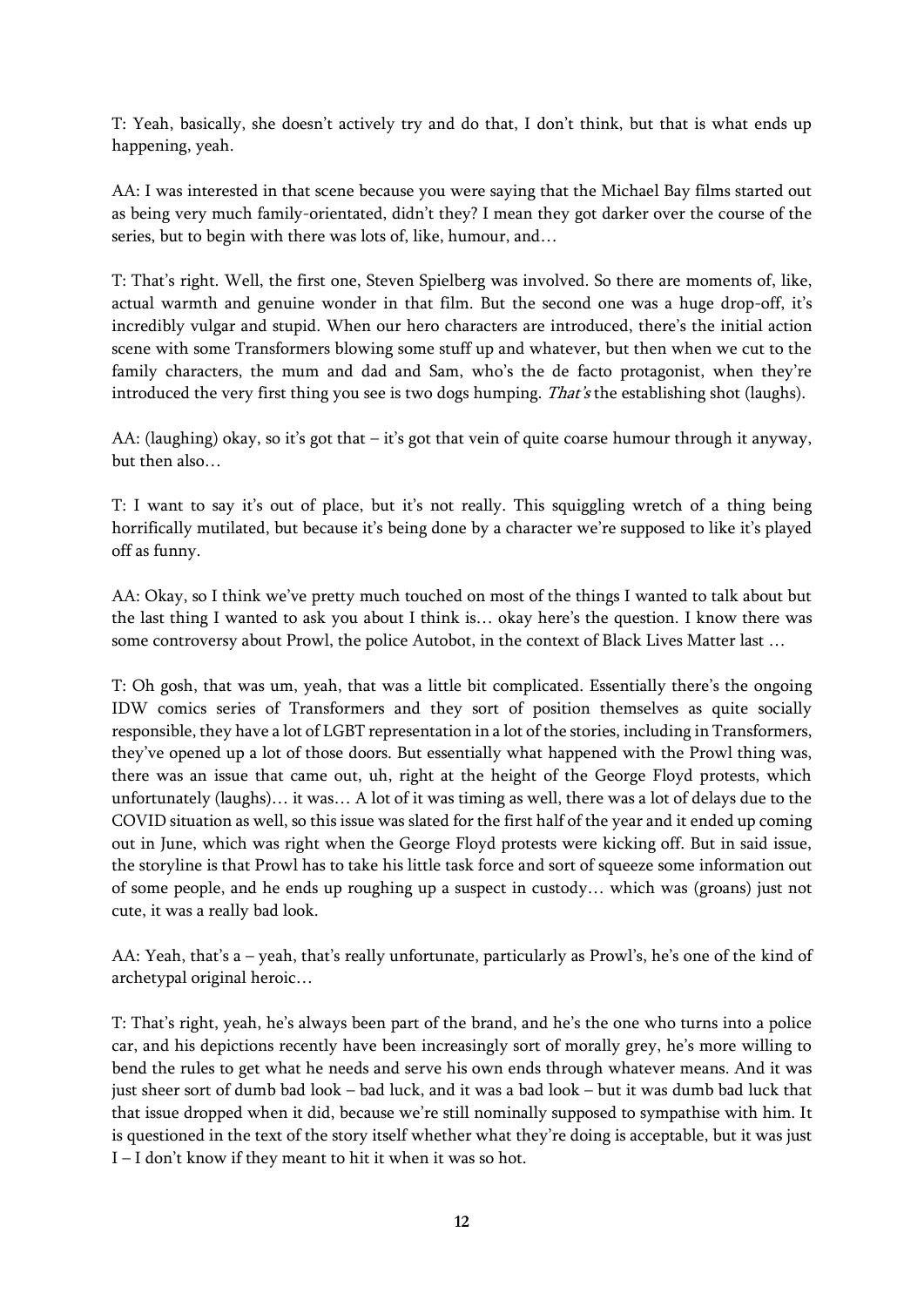AA: Yeah. So it's interesting that on the one hand you've got these very, I guess, militaristic and conservative high-profile movies, but then you've also got the kind of comic franchises which have a much more kind of varied and inclusive approach and remit, and as you were saying LGBT…

T: Yeah, yes there are. For one thing they've introduced a lot more girl characters, because one of the things about Transformers, especially if you watch the early series, you will notice they are all dudes apart from, like, two or three characters. So they've tried to ramp up sort of female representation in there, but also there are a lot of same-sex relationships, there are canonically transgender characters. So it's a lot more inclusive than it used to be, which is, it can only be a good thing, which is nice.

AA: Yeah, that's good, I mean that's kind of nice to hear I think. But then it's interesting that that's the one that gets in trouble…

T: Yeah…

AA: …That kind of has that really unfortunate misstep. Because it's not so much that there's anything wrong with telling that story, it's just that the way you do it…

T: Well, that's it, and that wasn't the only issue with that particular story as well, because as part of the story there's a protest outside of Cybertron City Hall saying that the government aren't doing a good enough job and there's somebody holding up a sign that says 'No Justice No Peace' – 'No Justice No Rule', I think it was, but it's the same thing. So that I think stoked the fires…

AA: Yeah, because it's trying to be – in a way it's trying to do the right thing.

T: Yeah, it's trying to tell the right story, just not necessarily (awkwardly) at the right time. I don't know, they did kind of address it, they all addressed it, the publisher, the author, and the artist who included the sign, they all sort of addressed it and said, 'Yeah, that wasn't what we were going for, sorry'.

AA: Right, okay. It's nice to hear that there's some accountability with the artists there.

T: Yeah, yeah, it's just good to see that they were responsive to criticism, and uh, they addressed it and they didn't sort of dismiss it. Yeah, I think it's nice to see creators take responsibility, you know.

AA: Yeah, rad. Is there anything else you wanted to add or say on the, I guess the topic of politics in Transformers but also specifically with relation to this question of authority and violence and torture? I mean, you said you were reading…

T: [Transformers: Autocracy](https://www.idwpublishing.com/product/transformers-autocracy-trilogy/), yeah. It's kind of the most notable example of Transformers trying to address the societal divides within its text. Basically, it depicts Optimus Prime as a cop, essentially, serving a completely totalitarian government, and he comes to realise why the unrest has come to be, and it paints an interesting picture in that the Decepticon movement has been ignored for so long that it's basically everybody now except the cops. The whole populace is on the side of what the Decepticons want, which is just 'Tories Out', basically.

AA: I like it, yeah.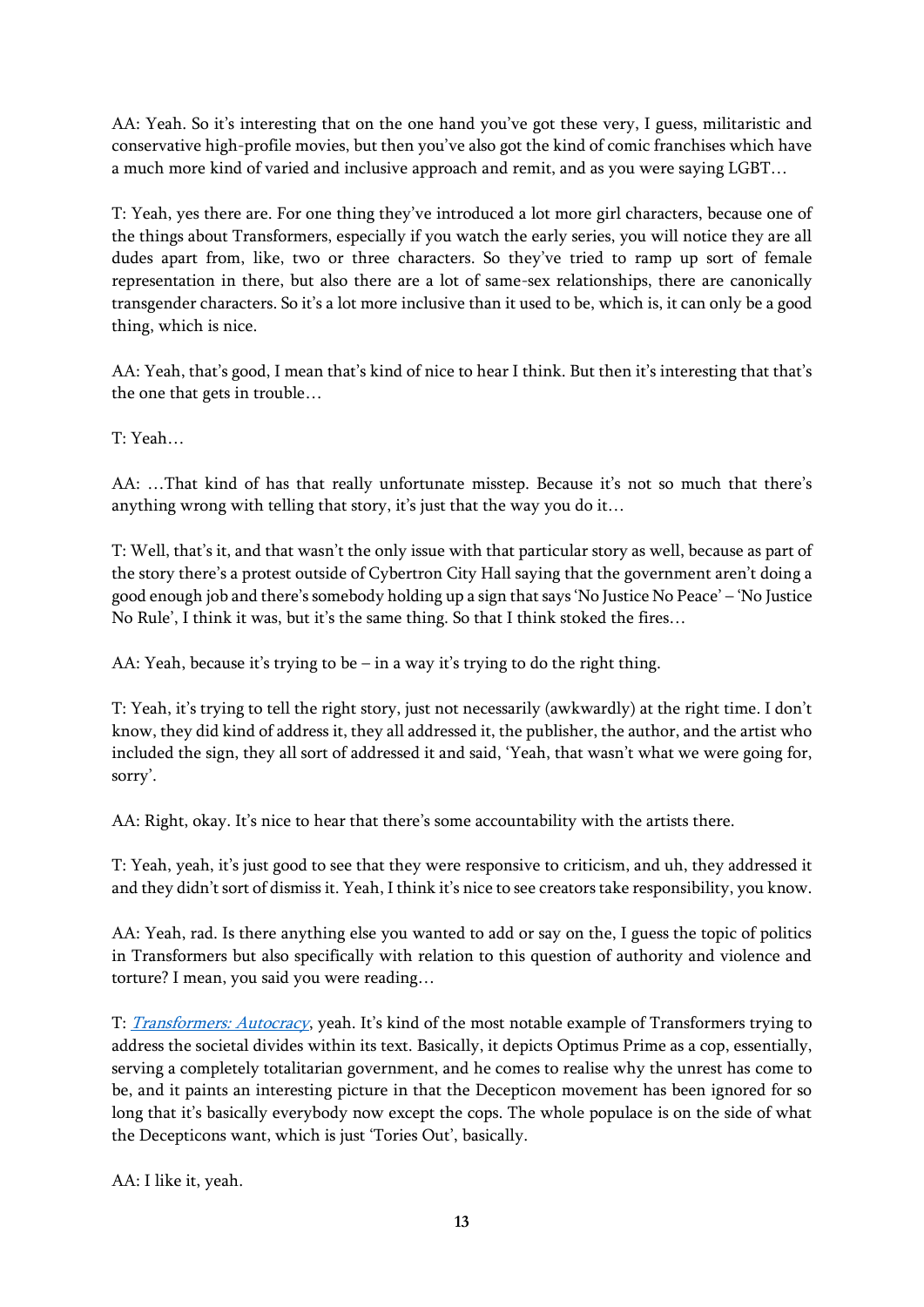

Transformers: War For Cybertron: Siege, episode 3.

T: There's another note I've made here, coming back to *Transformers: Siege*, there is a very sort of basic depiction of torture in that. It's, again, perpetrated by the baddies on somebody in order to get information, he lies to them so they'll stop torturing him, so they don't get the information and then they just kill him. It's a bad thing that gets no results and just ends up perpetrating or perpetuating more death and suffering.

AA: Yeah, okay. That's quite cool, I quite like that, because that's one of the things I look for in like, popular cultural texts. Because you see anti-heroes and grimdark Jack Bauer figures having to 'do what it takes', and it's really nice to see a representation of torture that doesn't engage the question of 'does it work', it's just…

T: Yeah. This is horrible, and it doesn't work, and it's done by horrible wankers, stop it.

That's a great note to end the interview on, I think, because sometimes it's difficult to articulate my position more clearly and effectively than that.

I'd like to thank Thew for that chat – we spoke about a lot more than I had time to include here, of course. You can find his channel at [Toygrind.com,](file:///C:/Users/user/OneDrive/Documents/repeater%20radio/kids%20movies/toygrind.com) and follow him on Twitter at @Toygrind.

So now I'd like to wrap up. What can we conclude about torture in family entertainment? First, we can definitely say that it is as varied and prominent here as it is in entertainment for more adult audiences. Family entertainment may not exhibit the same degree of horror or detail, but many of its ideological characteristics remain similar, particularly the ways in which torture is used as a story device to provide characterisation, plot detail, or even comic relief.

Second, I want to return to the question of socialization. It is useless to deny the presence of political ideas, discussions, and discourses in texts for younger readers. Clearly stories socialize us, and we